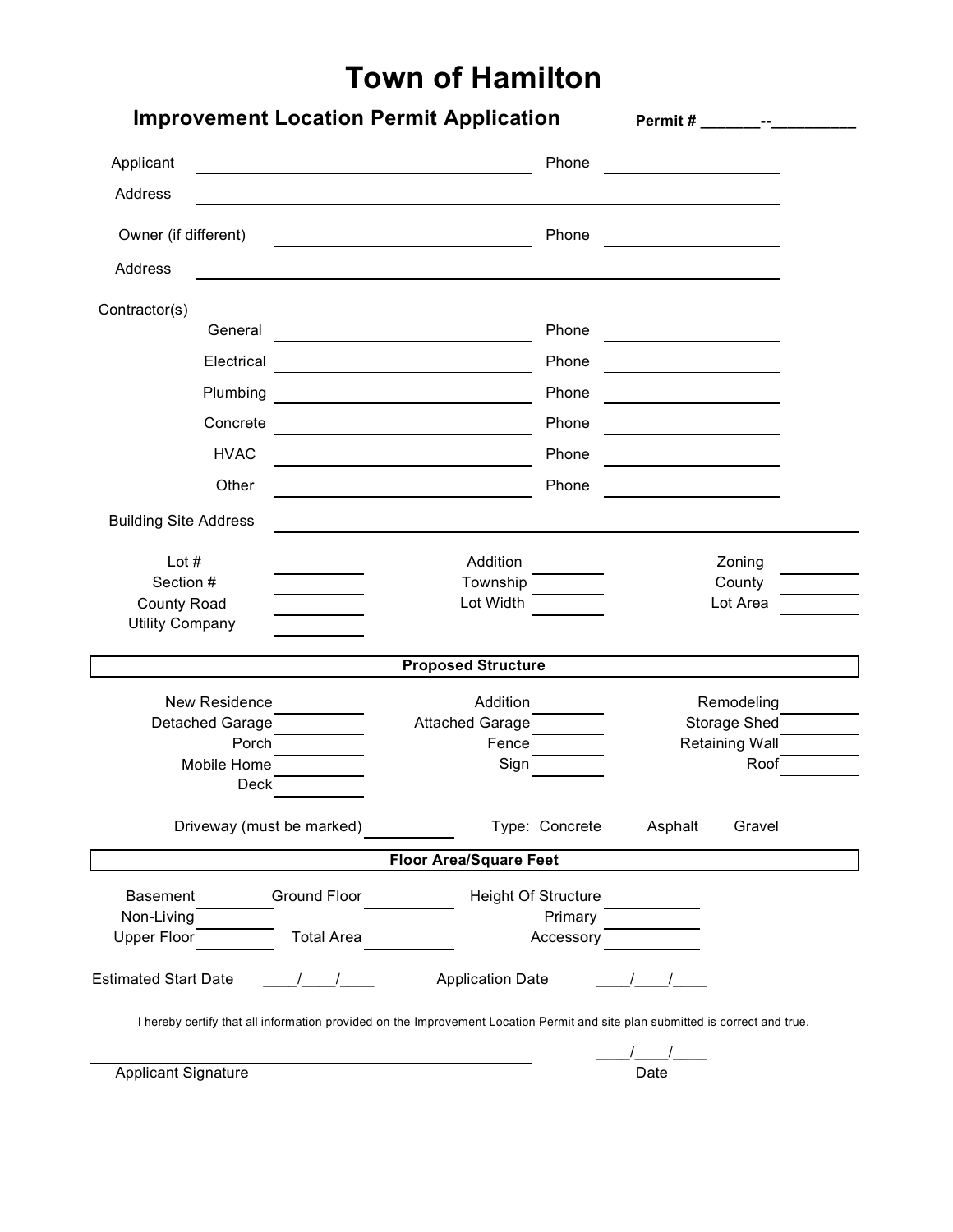**SITE PLAN** - This application shall be accompanied by a SITE PLAN of the premises drawn showing location of all proposed and existing structures. The SITE PLAN shall be completed with dimensions of the premises and proposed structures as shown on the Sample Site Plan. An up-to-date Survey "may be required" by the Zoning Administrator showing the exact measurements of the premises with all structures indicated thereon.

**ELEVATION CERTIFICATE** - Applications for New structures that are detached and free standing to include basements "may require" a Certificate of Elevation to obtain the lowest floor elevations of the new proposed structure(s). This is necessary for comparison to the established 100-year flood elevation set for the Town of Hamilton (FPG 902.3) and Ball Lake (FPG 901.9). If the proposed structure is determined to be located in a flood zone based on the FEMA maps, it "Will be Required" to obtain and submit a Certificate of Elevation completed by a licensed surveyor prior to the ILP approval.

**CERTIFICATE OF OCCUPANCY** - Final approval from the Zoning Administrator must be obtained by the owner or contractor in connection with the Final Occupancy Inspection to be performed by the Steuben County Building Department. The procedure is for the owner or contractor to request a Final Occupancy Inspection from Steuben County Building Department. The County will then send a faxed copy of the Final Inspection form to the Hamilton Zoning Administrator. The Hamilton Zoning Administrator will verify that the structure is in accordance with the Hamilton Improvement Location Permit as Approved including compliance with ALL conditions imposed by the Town.

**DETERMINING SETBACKS in ZONING DISTRICT** - The following are requirements that must be met in each District when determining setbacks. In every Zoning District when calculating the size of yards and/or measuring to establish setback lines, all measurements are to be taken from the furthest protruding point of the building and/or accessory structure such as eaves, gutters, steps, decks, porches, air conditioners and the like.

Ord # 153.37 (Agricultural): All Primary & Accessory buildings / structures shall have a minimum of 20 feet from adjoining property lines.

Ord # 153.38 (Single Family Residential): Front - 25 feet, Rear - 20 feet, Side yard 5 feet

Ord # 153.39 (Lake Residential): Front - 25 feet, Rear -.20 feet, Side yard; 5 feet

Ord # 153.40 (Multi-Family Residential) Front - 25 feet, Rear - 30 feet, Side yard; 15 feet.

Ord # 153.41 (Mobile Home): Front - 10 feet, Rear - 10 feet, Side - 10 feet.

Ord #153.42 (General Business): No Requirements unless the lot adjoins a residential district, in which case the rear & side yard adjoining the residential district shall meet the yard requirements of that district.

Ord # 153.43 (Commercial Recreation): All uses shall provide a minimum front, side and rear yard setback of 20 feet.

Ord # 153.44 (Light Industrial): When adjoining property is an agricultural, commercial or industrial district; Front - 50 feet, Side - 50 feet, Rear – 50 feet. When adjoining property is a Residential District; Front - 100 feet, Rear - 100 feet, Side - 100 feet. Ord # 153.45-(Select-Industrial): When adjoining property is an agricultural, commercial or industrial district; Front = 50 feet, Rear = 50 feet, Side S.0 feet. When adjoining property is a Residential District; Front - 100 feet. Rear - 100 feet. Side - 100 feet.

**DRIVEWAYS** - Property owners should be aware that side ditches are necessary for the maintenance of Town Streets and or roads. A pipe may be necessary under driveways and side ditches. Side ditches must be constructed by the owner to allow unrestricted flow of water in the road right-of-way. Trees, brushes and any landscaping must be cut back and maintained by the owner to allow adequate sight distance. It shall be REQUIRED to show the Exact Location of the proposed driveway, which MUST be inspected prior to construction and MUST be located as shown on the Site Plan.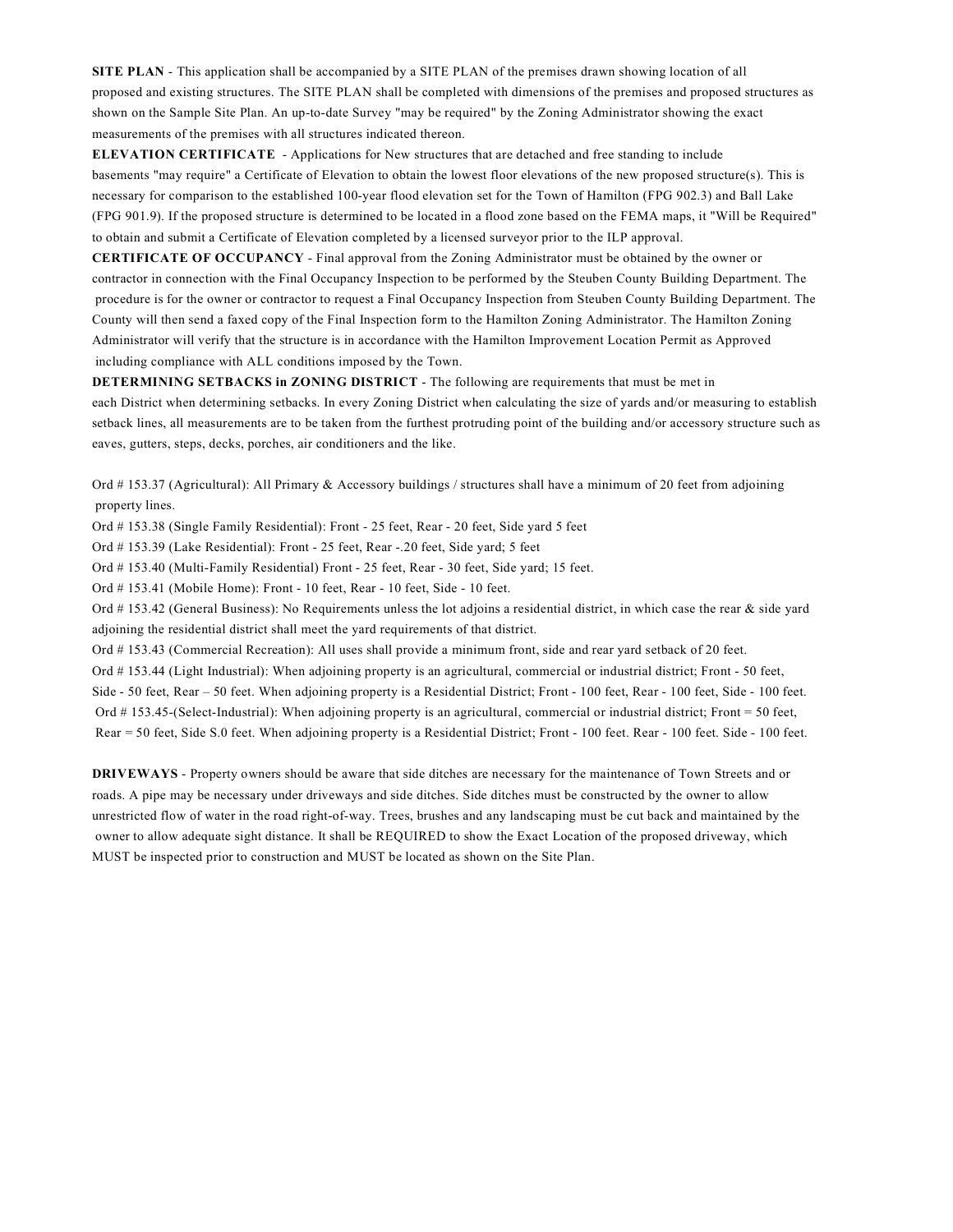| ILP Fee                                                   | Date Paid                                      |                                      |                        | Receipt #                 | <b>Waste Dist</b>        |       |  |
|-----------------------------------------------------------|------------------------------------------------|--------------------------------------|------------------------|---------------------------|--------------------------|-------|--|
| <b>FPG</b>                                                | Firm Zone                                      |                                      |                        | As Built Survey           |                          | Water |  |
| Highway                                                   | Wetlands                                       | Surveyor                             |                        |                           |                          |       |  |
| Health                                                    | Rule 5                                         |                                      |                        | Map Number                |                          |       |  |
|                                                           |                                                |                                      | <b>Setbacks</b>        |                           |                          |       |  |
|                                                           |                                                |                                      |                        |                           |                          |       |  |
| Left Side Yard<br>Front Yard                              |                                                |                                      |                        |                           | Variance Yes _____ No __ |       |  |
| Right Side Yard                                           |                                                | Rear Yard                            |                        |                           |                          |       |  |
|                                                           |                                                |                                      | <b>Zoning District</b> |                           |                          |       |  |
| R-1 Single Family<br>R-2 Lake Residential                 |                                                |                                      |                        | R-3 Multi-Family          |                          |       |  |
|                                                           | R-4 Mobile Home<br><b>B-1 General Business</b> |                                      |                        | <b>B-2 Commercial Rec</b> |                          |       |  |
|                                                           | I-1 Industrial                                 |                                      | A Agricultural         |                           |                          |       |  |
|                                                           |                                                |                                      | <b>Approvals</b>       |                           |                          |       |  |
|                                                           |                                                |                                      |                        |                           |                          |       |  |
| <b>HLCD</b>                                               | <b>County Letter Required</b>                  |                                      | Yes                    |                           | No                       |       |  |
|                                                           |                                                | Approved                             | Yes                    |                           | No                       |       |  |
|                                                           |                                                |                                      |                        |                           |                          |       |  |
| Signature, Pete Crowl, Superintendent                     |                                                | Date                                 |                        |                           |                          |       |  |
| Comments: Fee's may apply.                                |                                                |                                      |                        |                           |                          |       |  |
| <b>Water</b>                                              | Approved                                       | Yes                                  |                        | No                        |                          |       |  |
|                                                           |                                                |                                      |                        |                           |                          |       |  |
|                                                           |                                                |                                      |                        |                           |                          |       |  |
| Signature, Brad Haskins, Assistant Superintendent<br>Date |                                                |                                      |                        |                           |                          |       |  |
| <b>Curb Box Needing Adjustment</b><br>Yes                 |                                                |                                      |                        | No                        |                          |       |  |
| Comments:                                                 |                                                |                                      |                        |                           |                          |       |  |
| <b>Street</b>                                             | Approved                                       | Yes                                  |                        | <b>No</b>                 |                          |       |  |
|                                                           |                                                |                                      |                        |                           |                          |       |  |
|                                                           |                                                |                                      |                        |                           |                          |       |  |
| Signature, Mark Gerardot, Superintendent                  |                                                | Date                                 |                        |                           |                          |       |  |
| Pipe Required<br>Comments:                                | Yes                                            | No                                   |                        |                           | Size                     |       |  |
|                                                           |                                                |                                      |                        |                           |                          |       |  |
| <b>Zoning</b>                                             |                                                | <b>County Building Dept</b>          | Yes                    |                           | ᠬᠦ                       |       |  |
|                                                           |                                                | Approved                             | Yes <sup>®</sup>       |                           | No <sup>-</sup>          |       |  |
| Signature, Brent Shull, Town Manager & Zoning Admin.      |                                                |                                      |                        |                           | Date                     |       |  |
|                                                           |                                                |                                      |                        |                           |                          |       |  |
| Site Visit $1 / 1$                                        |                                                | Site Visit $2 \quad / \quad / \quad$ |                        |                           | Site Visit $3$ / /       |       |  |